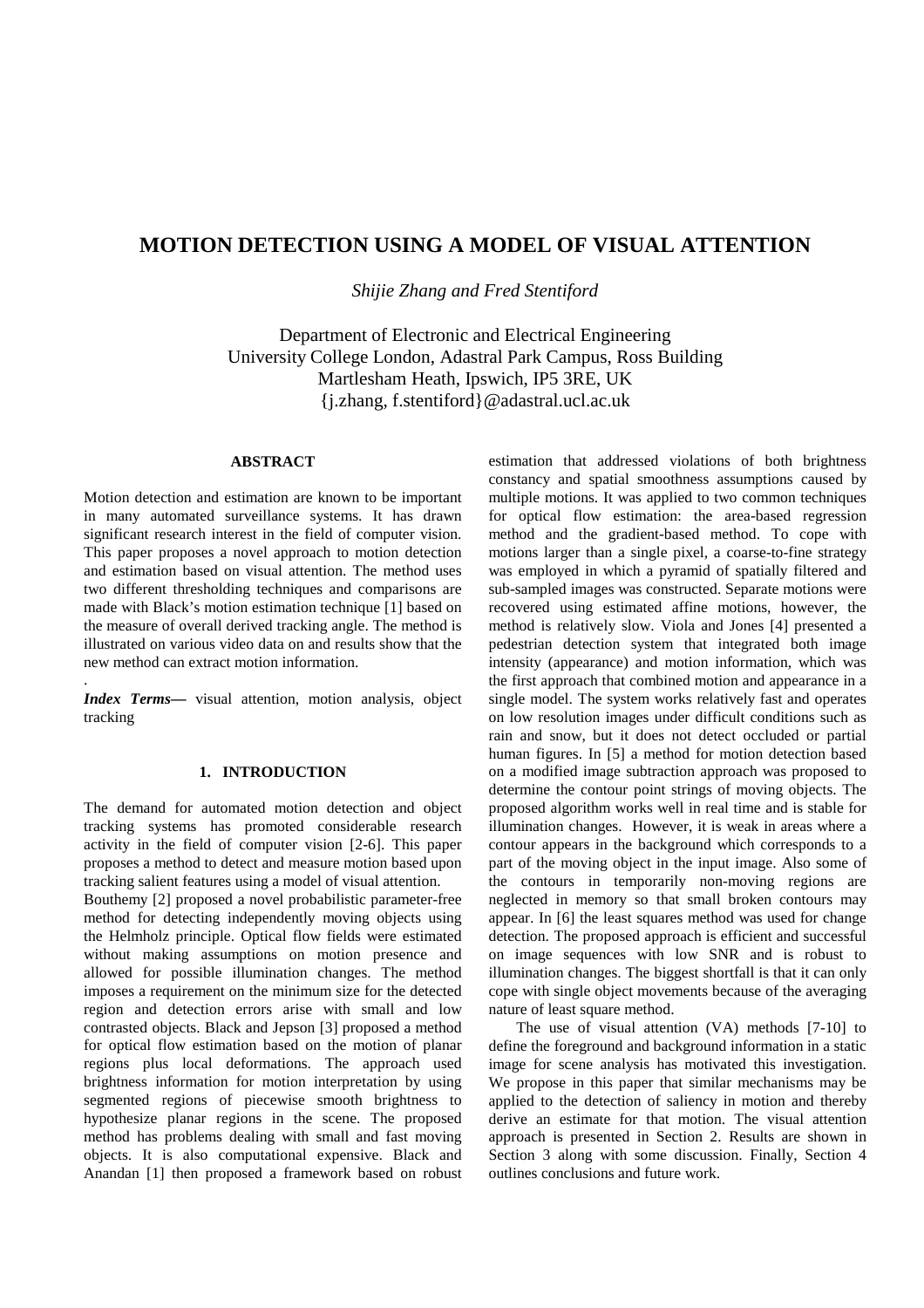# **2. MOTION ESTIMATION BASED ON VISUAL ATTENTION**

Regions of static saliency are identified using the attention method described in [9]. Those regions which are largely different to most of the other parts of the image will be salient and are likely to be in the foreground. The discrimination between foreground and background can be obtained using features such as color, shape, texture, or a combination. The concept has been extended into the time domain and is applied to frames from video sequences to detect salient motion. The approach does not require a specific segmentation process and depends only upon the detection of anomalous movements. The method estimates the shift by obtaining the distribution of displacements of corresponding salient features.

Computation is reduced by focusing on candidate regions of motion which are detected by generating the intensity difference frame from adjacent frames and applying a threshold.

$$
I_x = \{ |r_2 - r_1| + |g_2 - g_1| + |b_2 - b_1| \}/3 , \tag{1}
$$

where parameters  $(r_1, g_1, b_1) \& (r_2, g_2, b_2)$  represent the rgb colour values for pixel x in frames 1 and 2. The intensity  $I<sub>x</sub>$ is calculated by taking the average of the differences of rgb values between the two frames.

The candidate regions  $R<sub>l</sub>$  in frame 1 are then identified where  $I_x > T$ . *T* is a threshold determined by an analysis of the image.

Let a pixel  $x = (x, y)$  in  $R<sub>t</sub>$  correspond to colour components  $a = (r, g, b)$ . Let  $F(x) = a$ , and let  $x_0$  be in  $R_t$ in frame t. Consider a neighbourhood *G* of  $x_0$  within a window of radius  $\varepsilon$  where

$$
\left\{ x_i \in G \quad \text{iff} \quad \left| x_0 - x' \right| \le \varepsilon \right\}. \tag{2}
$$

Select a set of *m* random points  $S_x$  in  $G$  (called a fork) where

$$
S_x = \{x_1, x_2, ..., x_m'\}.
$$
 (3)

Forks are only generated which contain pixels that mismatch each other. This means that forks will be selected in image regions possessing high or certainly non-zero VA scores, such as on edges or other salient features as observed in earlier work [9].

In this case the criteria is set that at least one pixel in the fork will differ with one or more of the other fork pixels by more than  $\delta$  in one or more of its rgb values i.e.

$$
\left| F_k(\mathbf{x}_i') - F_k(\mathbf{x}_j') \right| > \delta_k, \quad \text{for some } i, j, k. \tag{4}
$$

Define the radius of the region within which fork comparisons will be made as *V* (the *view radius*). Randomly select another location  $y_0$  in the adjacent frame  $R_{t+1}$  within a radius *V* of  $x_0$ .

Define the  $2<sup>nd</sup>$  fork

$$
S_{y} = {\mathbf{y}'_{1}, \mathbf{y}'_{2}, ..., \mathbf{y}'_{m}}
$$
 where  $\mathbf{x}_{0} - \mathbf{x}'_{i} = \mathbf{y}_{0} - \mathbf{y}'_{i}$  (5)  
and  $|\mathbf{y}_{0} - \mathbf{x}_{0}| \leq V$ .

 $S_y$  is a translated version of  $S_x$ . The fork centered on  $x_0$  is said to match that at  $y_0$  ( $S_x$  matches  $S_y$ ) if all the colour components of corresponding pixels are within a threshold  $\delta_{\scriptscriptstyle k}^{\phantom{\dag}},$ 

$$
\left| F_k(x_i^{'}) - F_k(y_i^{'}) \right| \le \delta_k, \quad k = r, g, b, \ i = 1, 2, ..., m. \tag{6}
$$

N attempts are made to find matches and the corresponding displacements are recorded as follows:

For the *j*th of  $N<sub>1</sub> < N$  matches define the corresponding displacement between  $x_0$  and  $y_0$  as  $\sigma_j^{t+1} = (\sigma_p, \sigma_q)$  where

$$
\sigma_p = |x_{0p} - y_{0p}|, \quad \sigma_q = |x_{0q} - y_{0q}|,
$$
 (7)

and the cumulative displacements  $\Delta$  and match counts  $\Gamma$ as

$$
\Delta(\mathbf{x}_o) = \Delta(\mathbf{x}_o) + \sigma_j^{t+1} \left\{ j = 1, ..., N_l < N ,\n\Gamma(\mathbf{x}_o) = \Gamma(\mathbf{x}_o) + 1 \right\} \quad (8)
$$

where  $N_I$  is the total number of matching forks and  $N$  is the total number of matching attempts.

The displacement  $\overline{\sigma}_{x_0}^{t+1}$  corresponding to pixel  $x_0$ averaged over the matching forks is

$$
\overline{\sigma}_{x_{\theta}}^{\prime+1} = \frac{\Delta(x_0)}{\Gamma(x_0)}.
$$
\n(9)

A similar calculation is carried out between  $R_t$  and  $R_{t-1}$ 

(swapping frames) to produce  $\overline{\sigma}_{x_0}^{t-1}$  and the estimated displacement of  $x_0$  is given by  $\{\overline{\sigma}_{x_0}^{t+1} - \overline{\sigma}_{x_0}^{t-1}\}/2$  $\overline{\sigma}_{x_0}^{t+1}$  –  $\overline{\sigma}_{x_0}^{t-1}$  } / 2. This estimate takes account of both trailing and leading edges of moving objects.

This process is carried out for every pixel  $x_0$  in the candidate motion region  $R_t$  and M attempts are made to find an internally mismatching fork *<sup>x</sup> S* .

#### **3. RESULTS AND DISCUSSION**

# **3.1 Road Scene**

A pair of 352x288 frames from a traffic video was analyzed with results shown in Figure 1. The intensity difference indicates the areas of candidate motion for subsequent analysis. Motion vectors were calculated as above for each pixel in the car region and plotted in Figure 2. A map for motion magnitudes in the y direction is shown in which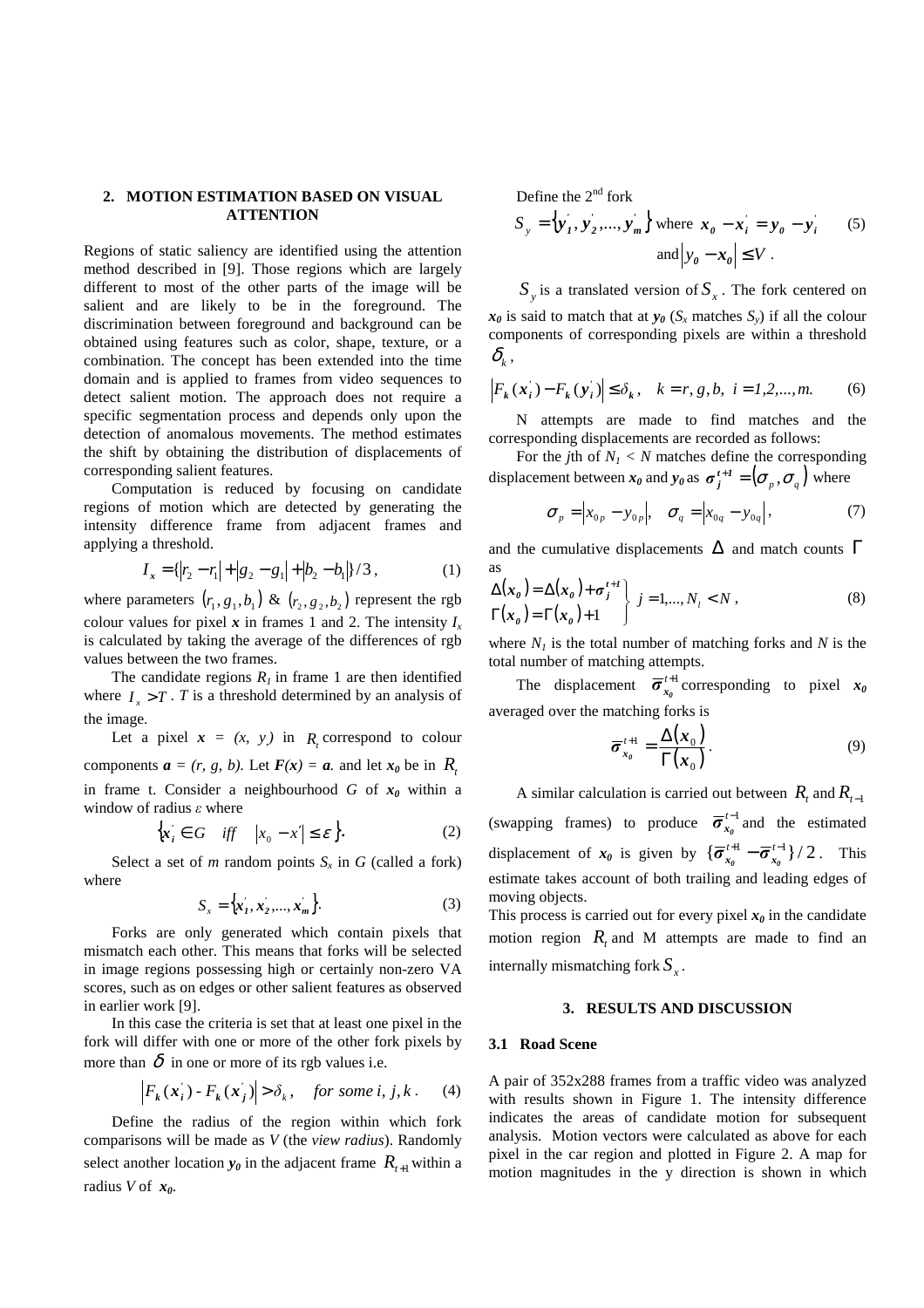colors represent magnitudes as indicated in the colour bar. The directions of pixel motion is also represented by colors in the bar where angles are measured anticlockwise from the vertical e.g. yellow indicates a direction towards the top left. Motion vectors are not assigned if no internally mismatching forks can be found e.g. in areas of low saliency. The processing took 0.23 seconds in C++.

The parameters of the experiment were  $M = 100$ ,  $N =$  $100, \varepsilon = 3, m = 7, V = 10, \delta = (40, 40, 40), T = 12.6$ . *T* is set to be twice the standard deviation of the values in the matrix *Ix*.



**Fig. 2.** Motion vector map, y direction magnitude map, and angle map corresponding to frames in Fig. 1.

A second pair of frames from the same traffic video was analyzed with results shown in Figure 3. The figure includes a magnitude map and an angle map for 5-car scenario.



**Fig. 3.** Y direction magnitude map and angle map (5-car)

### **3.2 Object Tracking**

The method was compared with Black's motion estimation technique based on the weighted object tracking angle  $\theta$ defined as follows

$$
\theta = \frac{\sum (MI^2 \times AI)}{\sum MI^2},\tag{10}
$$

where *MI* is magnitude of the motion of a pixel, and *AI* is the angle of the direction of motion of the pixel. A squared weighting was used so that motion vectors with higher values have a bigger influence on the weighted angle as they are likely to be more reliable.

Colour images are used in contrast to the grayscale images used by Black because they provide more information for the comparison of regions. A new threshold

 $\delta$  for pixel matching was also compared based on the joint Euclidean distance of RGB colour channels rather than treating the channels separately as in (6).

In the case of pixel mismatching, there will be at least one pixel in the fork that differs by more than  $\delta$  with one or more of the other pixels in the fork according to

$$
\sqrt{\sum_{k} \left( F_k \left( \mathbf{x}_i \right) - F_k \left( \mathbf{x}_j \right) \right)^2} > \delta, \quad \text{for some } i, j. \tag{11}
$$

The fork centered on  $x_0$  is said to match that at  $y_0$  ( $S_x$ matches *Sy*) if the Euclidean distance between corresponding fork pixels are all less than  $\delta$ 

$$
\sqrt{\sum_{k} \left( F_{k}(\mathbf{x}'_{i}) - F_{k}(\mathbf{y}'_{i}) \right)^{2}} \leq \delta, \quad \forall i.
$$
 (12)

Figure 4 illustrates a comparison between the weighted tracking angles derived from Black's software and those derived from the motion VA algorithm using the separate and joint metrics, . The parameters of the experiment were  $M = 100, N = 1000, \varepsilon = 3, V = 10, \delta = (40, 40, 40), T = 12.6,$ and the calculations were repeated for different numbers of fork pixels (*m*) on the same frame from 2 to 49 (fully filled 7x7 fork). The ground truth angle of the car was measured to be  $36^{\circ} \pm 5^{\circ}$ . As is shown in the figure, both angle results produced by the motion VA algorithm give closer estimates than Black  $(=24.6^{\circ})$ . In both cases the weighted angle increases as extra pixels are added into the fork with the separate colour channel metric performing better. Increased accuracy and precision are achieved at the expense of addition computation which increases with *m*. The improvements diminish beyond 15 fork pixels.



**Fig. 4.** Weighted tracking angles for Motion VA algorithm against numbers of fork pixels and separate (6) and joint (12) distance metrics. Black's estimate is  $= 24.6^{\circ}$ .

Fork radii of  $\varepsilon = 2,3,4,5,6$  (fork sizes of 5x5 to 13x13) were then used with other parameters fixed to compare the performance on the angle estimates for motion VA algorithm using the separate channel metric. The results illustrated in Figure 5 shows that a slightly better estimate can be obtained with bigger fork radii but there is little improvement above 15 pixels. Also the results converge as the number of fork pixels increase.